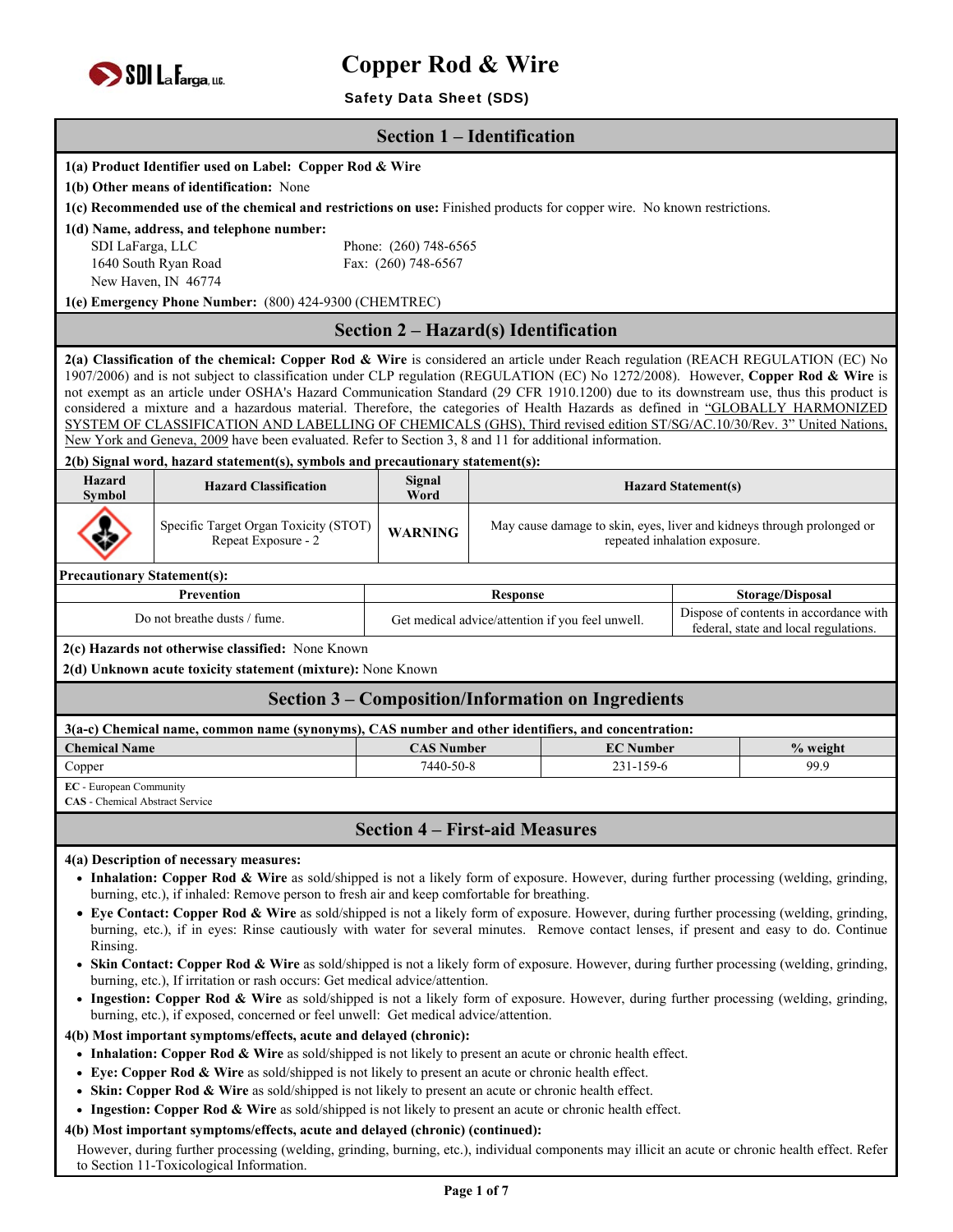

**Safety Data Sheet (SDS)** Revision: 05/13/2016

### **Section 4 – First-aid Measures (continued)**

**4(c) Immediate Medical Attention and Special Treatment:** None Known

#### **Section 5 – Fire-fighting Measures**

**5(a) Suitable (and unsuitable) Extinguishing Media:** Not Applicable for **Copper Rod & Wire** as sold/shipped. Use extinguishers appropriate for surrounding materials.

**5(b) Specific Hazards arising from the chemical:** Not Applicable for **Copper Rod & Wire** as sold/shipped. When burned, toxic smoke, fume and vapor may be emitted.

**5(c) Special protective equipment and precautions for fire-fighters:** Self-contained NIOSH approved respiratory protection and full protective clothing should be worn when fumes and/or smoke from fire are present. Heat and flames cause emittance of acrid smoke and fumes. Do not release runoff from fire control methods to sewers or waterways. Firefighters should wear full face-piece self-contained breathing apparatus and chemical protective clothing with thermal protection. Direct water stream will scatter and spread flames and, therefore, should not be used.

#### **Section 6 - Accidental Release Measures**

**6(a) Personal Precautions, Protective Equipment and Emergency Procedures:** Not Applicable for **Copper Rod & Wire** as sold/shipped. For spills involving finely divided particles, clean-up personnel should be protected against contact with eyes and skin. If material is in a dry state, avoid inhalation of dust.

**6(b) Methods and materials for containment and clean up:** Not Applicable for **Copper Rod & Wire** as sold/shipped. Collect material in appropriate, labeled containers for recovery or disposal in accordance with federal, state, and local regulations. Follow applicable OSHA regulations (29 CFR 1910.120) and all other pertinent state and federal requirements.

### **Section 7 - Handling and Storage**

**7(a) Precautions for safe handling:** Not Applicable for **Copper Rod & Wire** as sold/shipped, however further processing (welding, burning, grinding, etc.) with the potential for generating high concentrations of airborne particulates should be evaluated and controlled as necessary. Obtain special instructions before use. Do not handle until all safety precautions have been read and understood. Use only outdoors or in well ventilated areas. Practice good housekeeping. Avoid breathing metal fumes and/or dust. Do not eat, drink or smoke when using this product. Cut resistant gloves and sleeves should be worn when working with steel products.

**7(b) Conditions for safe storage, including any incompatibilities:** Store away from acids and incompatible materials.

#### **Section 8 - Exposure Controls / Personal Protection**

**8(a) Occupational Exposure Limits (OELs): Copper Rod & Wire** as sold/shipped in its physical form does not present an inhalation, ingestion or contact hazard, nor would any of the following exposure data apply. However, operations such as burning, welding (high temperature), sawing, brazing, machining, grinding, etc. may produce fumes and/or particulates. The following exposure limits are offered as reference for an experienced industrial hygienist to review.

| Ingredients | <b>OSHA PEL</b>                             | ACGIH TLV <sup>2</sup>                      | <b>NIOSH REL</b>                        | IDLH $4$                |
|-------------|---------------------------------------------|---------------------------------------------|-----------------------------------------|-------------------------|
| Copper      | $0.1 \text{ mg/m}^3$ (as fume, Cu)          | $0.1 \text{ mg/m}^3$ (as fume)              | $1.0 \text{ mg/m}^3$ (as dusts & mists) | $100 \text{ mg Cu/m}^3$ |
|             | $1.0 \text{ mg/m}^3$ (as dusts & mists, Cu) | $1.0 \text{ mg/m}^3$ (as dusts & mists, Cu) |                                         |                         |

**NE -** None Established

- 1. OSHA Permissible Exposure Limits (PELs) are 8-hour TWA (time-weighted average) concentrations unless otherwise noted. A (C) designation denotes a ceiling limit, which should not be exceeded during any part of the working exposure unless otherwise noted. A Peak is defined as the acceptable maximum peak for a maximum duration above the ceiling concentration for an eight-hour shift. A skin notation refers to the potential significant contribution to the overall exposure by the cutaneous route, either by contact with vapors or, of probable greater significance, by direct skin contact with the substance. A Short Term Exposure Limit (STEL) is defined as a 15-minute exposure, which should not be exceeded at any time during a workday. An Action level (AL) is used by OSHA and NIOSH to express a health or physical hazard. They indicate the level of a harmful or toxic substance/activity, which requires medical surveillance, increased industrial hygiene monitoring, or biological monitoring. Action Levels are generally set at one half of the PEL but the actual level may vary from standard to standard. The intent is to identify a level at which the vast majority of randomly sampled exposures will be below the PEL.
- 2. Threshold Limit Values (TLV) established by the American Conference of Governmental Industrial Hygienists (ACGIH) are 8-hour TWA concentrations unless otherwise noted. A Short Term Exposure Limit (STEL) is defined as the maximum concentration to which workers can be exposed for a short period of time (15 minutes) for only four times throughout the day with at least one hour between exposures. A "skin" notation refers to the potential significant contribution to the overall exposure by the cutaneous route, either by contact with vapors or, of probable greater significance, by direct skin contact with the substance. ACGIH-TLVs are only recommended guidelines based upon consensus agreement of the membership of the ACGIH. As such, the ACGIH TLVs are for guideline use purposes and are not legal regulatory standards for compliance purposes. The TLVs are designed for use by individuals trained in the discipline of industrial hygiene relative to the evaluation of exposure to various chemical or biological substances and physical agents that may be found in the workplace.
- 3. The National Institute for Occupational Safety and Health Recommended Exposure Limits (NIOSH-REL) Compendium of Policy and Statements. NIOSH, Cincinnati, OH (1992). NIOSH is the federal agency designated to conduct research relative to occupational safety and health. As is the case with ACGIH TLVs, NIOSH RELs are for guideline purposes only and as such are not legal, regulatory limits for compliance purposes.
- 4. The "immediately dangerous to life or health air concentration values (IDLHs)" are used by NIOSH as part of the respirator selection criteria and were first developed in the mid-1970's by NIOSH. The Documentation for Immediately Dangerous to Life or Health Concentrations (IDLHs) is a compilation of the rationale and sources of information used by NIOSH during the original determination of 387 IDLHs and their subsequent review and revision in 1994.

**8(b) Appropriate Engineering Controls:** Use controls as appropriate to minimize exposure to metal fumes and dusts during handling operations. Provide general or local exhaust ventilation systems to minimize airborne concentrations. Local exhaust is necessary for use in enclosed or confined spaces. Provide sufficient general/local exhaust ventilation in pattern/volume to control inhalation exposures below current exposure limits.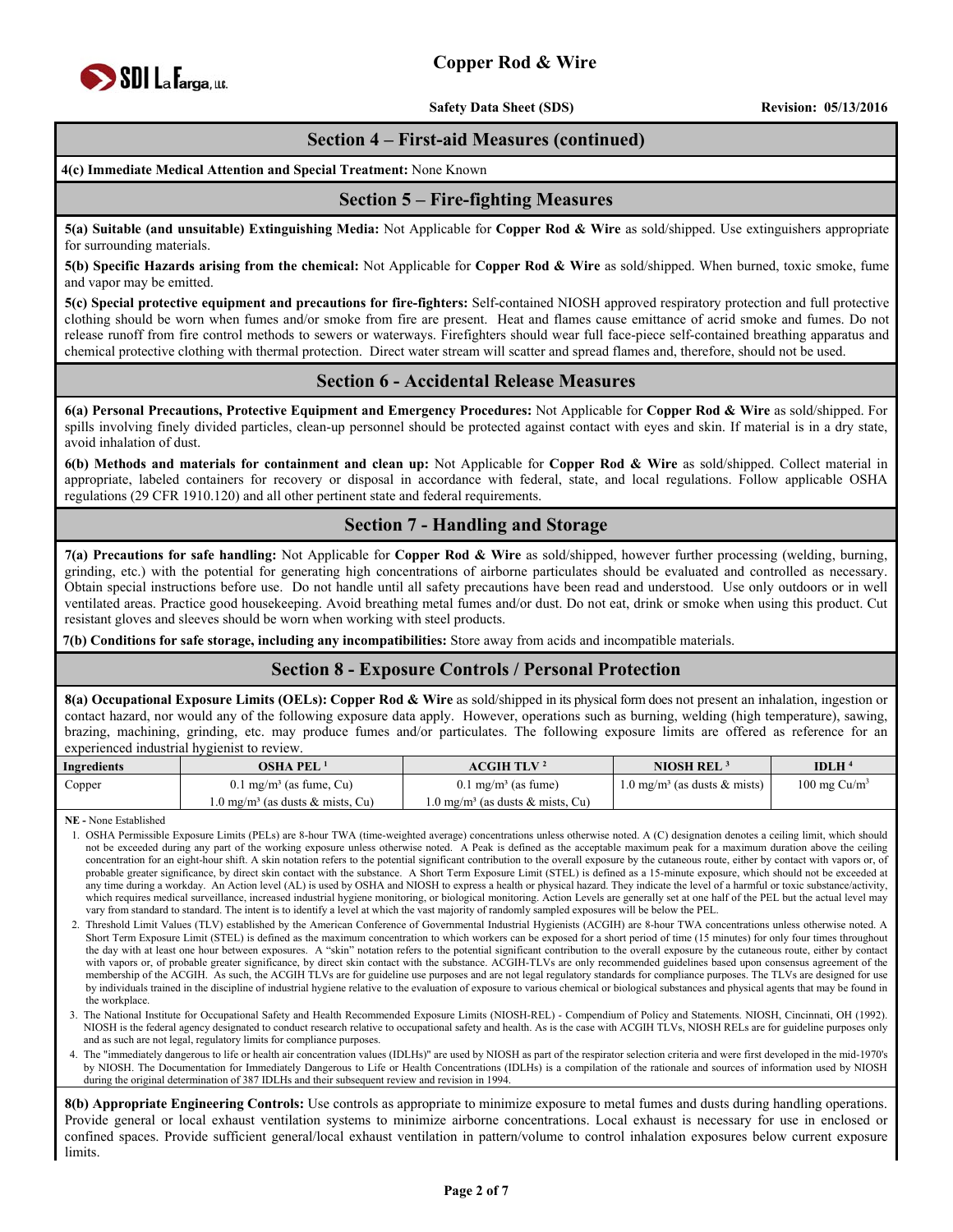

**Safety Data Sheet (SDS)** Revision: 05/13/2016

#### **Section 8 - Exposure Controls / Personal Protection (continued)**

#### **8(c) Individual Protection Measures:**

 **Respiratory Protection:** Seek professional advice prior to respirator selection and use. Follow OSHA respirator regulations (29 CFR 1910.134) and, if necessary, use only a NIOSH-approved respirator. Select respirator based on its suitability to provide adequate worker protection for given working conditions, level of airborne contamination, and presence of sufficient oxygen. Concentration in air of the various contaminants determines the extent of respiratory protection needed. Half-face, negative-pressure, air-purifying respirator equipped with P100 filter is acceptable for concentrations up to 10 times the exposure limit. Full-face, negative-pressure, air-purifying respirator equipped with P100 filter is acceptable for concentrations up to 50 times the exposure limit. Protection by air-purifying negativepressure and powered air respirators is limited. Use a positive-pressure-demand, full-face, supplied air respirator or self-contained breathing apparatus (SCBA) for concentrations above 50 times the exposure limit. If exposure is above the IDLH (Immediately dangerous to life or health) for any of the constituents, or there is a possibility of an uncontrolled release or exposure levels are unknown, then use a positivepressure demand full-face supplied air respirator with escape bottle or SCBA

**Warning!** Air-purifying respirators both negative-pressure, and powered-air do not protect workers in oxygen-deficient atmospheres.

- **Eyes**: Wear appropriate eye protection to prevent eye contact. For operations which result in elevating the temperature of the product to or above its melting point or result in the generation of airborne particulates, use safety glasses to prevent eye contact. Contact lenses should not be worn where industrial exposures to this material are likely. Use safety glasses or goggles as required for welding, burning, sawing, brazing, grinding or machining operations.
- **Skin**: Wear appropriate personal protective clothing to prevent skin contact. Cut resistant gloves and sleeves should be worn when working with steel products. For operations which result in elevating the temperature of the product to or above its melting point or result in the generation of airborne particulates, use protective clothing, and gloves to prevent skin contact. Protective gloves should be worn as required for welding, burning or handling operations. Contaminated work clothing must not be allowed out of the workplace.
- **Other protective equipment**: An eyewash fountain and deluge shower should be readily available in the work area.

### **Section 9 - Physical and Chemical Properties**

| 9(j) Upper/lower Flammability or Explosive Limits: NA |
|-------------------------------------------------------|
| 9(k) Vapor Pressure: NA                               |
| 9(I) Vapor Density (Air = 1): NA                      |
| 9(m) Relative Density: $8.96 \text{ g/cm}^3$          |
| $9(n)$ Solubility(ies): Soluble in water              |
| 9(0) Partition Coefficient n-octanol/water: ND        |
| $9(p)$ Auto-ignition Temperature: NA                  |
| $9(q)$ Decomposition Temperature: ND                  |
| 9(r) Viscosity: NA                                    |
|                                                       |

**NA -** Not Applicable

**ND -** Not Determined for product as a whole

#### **Section 10 - Stability and Reactivity**

**10(a) Reactivity:** Not Determined (ND) for product in a solid form.

**10(b) Chemical Stability:** Copper products are stable under normal storage and handling conditions.

**10(c) Possibility of hazardous reaction:** None Known

**10(d) Conditions to Avoid:** None Known

**10(e) Incompatible Materials:** None Known

**10(f) Hazardous Decomposition Products:** Thermal oxidative decomposition of this product can produce fumes containing oxides of copper

#### **Section 11 - Toxicological Information**

**11 Information on toxicological effects:** The following toxicity data has been determined for **Copper Rod & Wire** when further processed using the information available for its components applied to the guidance on the preparation of an SDS under the GHS requirements of OSHA and the EU CPL.

| <b>Hazard Classification</b>                                           | EU    | <b>Hazard Category</b><br><b>OSHA</b> | Hazard<br><b>Symbols</b> | <b>Signal Word</b> | <b>Hazard Statement</b>                                                                                 |
|------------------------------------------------------------------------|-------|---------------------------------------|--------------------------|--------------------|---------------------------------------------------------------------------------------------------------|
| <b>STOT following Repeated Exposure</b><br>(covers Categories 1 and 2) | $NA*$ | $\mathcal{D}$                         |                          | Warning            | May cause damage to skin, eyes, liver and kidneys through prolonged<br>or repeated inhalation exposure. |

\* Not Applicable - Semi-formed steel products are considered articles under Reach regulation (REACH REGULATION (EC) No 1907/2006) and are not subject to classification under CLP regulation (REGULATION (EC) No 1272/2008).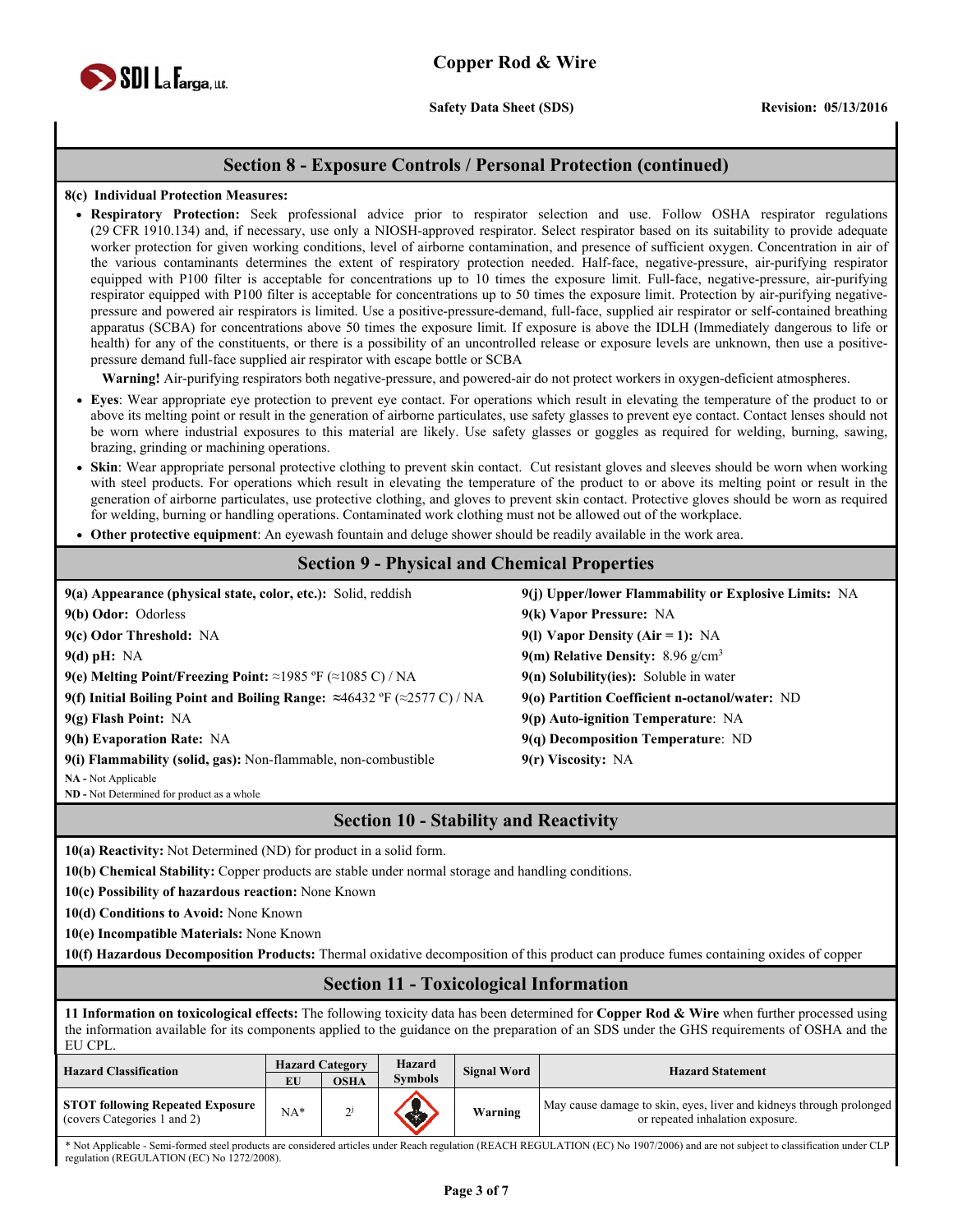

**Safety Data Sheet (SDS)** Revision: 05/13/2016

#### **Section 11 - Toxicological Information (continued)**

**11 Information on toxicological effects (continued):**

a. No LC50 or LD50 has been established for **Copper Rod & Wire**.

• Copper:  $\text{Rat LD}_{50} = 481 \text{ mg/kg}$  (REACH) Rat LD50 > 2500 mg/kg (REACH)

b. No Skin (Dermal) Irritation data available for **Copper Rod & Wire**.

c. No Eye Irritation data available for **Copper Rod & Wire**.

d. No Skin (Dermal) Sensitization data available for **Copper Rod & Wire**.

e. No Respiratory Sensitization data available for **Copper Rod & Wire**.

f. No Germ Cell Mutagenicity data available for **Copper Rod & Wire**.

g. Carcinogenicity: IARC, NTP, and OSHA do not list **Copper Rod & Wire** as a carcinogen.

h. No Toxic Reproduction data available for **Copper Rod & Wire**.

i. No Specific Target Organ Toxicity (STOT) following a Single Exposure data available for **Copper Rod & Wire**.

j. No Specific Target Organ Toxicity (STOT) following Repeated Exposure data was available for **Copper Rod & Wire**.

**Copper:** Target organs affected **-** Skin, eyes liver, kidneys and respiratory tract.

The above toxicity information was determined from available scientific sources to illustrate the prevailing posture of the scientific community. The scientific resources includes: The American Conference of Governmental Industrial Hygienist (ACGIH) Documentation of the Threshold Limit Values (TLVs) and Biological Exposure indices (BEIs) with Other Worldwide Occupational Exposure Values 2009, The International Agency for Research on Cancer (IARC), The National Toxicology Program (NTP) updated documentation, the World Health Organization (WHO) and other available resources, the International Uniform Chemical Information Database (IUCLID), European Union Risk Assessment Report (EU-RAR), Concise International Chemical Assessment Documents (CICAD), European Union Scientific Committee for Occupational Exposure Limits (EU-SCOEL), Agency for Toxic Substances and Disease Registry (ATSDR), Hazardous Substance Data Bank (HSDB), and International Programme on Chemical Safety (IPCS), European Union Classification, Labeling and Packaging. (EU CPL), Regulation on Registration, Evaluation, Authorization and Restriction of Chemicals (REACH), International Uniform Chemical Information Database (IUCLID), TOXicology Data NETwork (TOXNET), European Risk Assessment Reports (EU RAR).

#### **Section 12 - Ecological Information**

**12(a) Ecotoxicity (aquatic & terrestrial):** No Data Available for **Copper Rod & Wire** as sold/shipped.

**12(b) Persistence & Degradability**: No Data Available for **Copper Rod & Wire** as sold/shipped or individual components.

**12(c) Bioaccumulative Potential**: No Data Available for **Copper Rod & Wire** as sold/shipped or individual components.

**12(d) Mobility (in soil)**: No data available for **Copper Rod & Wire** as sold/shipped. However, individual components of the product have been found to be absorbed by plants from soil.

**12(e) Other adverse effects:** None Known

**Additional Information:** 

**Hazard Category:** Not Reported **Signal Word:** No Signal Word **Hazard Symbol:** No Symbol

**Hazard Statement:** No Statement

# **Section 13 - Disposal Considerations**

**Disposal:** Steel scrap should be recycled whenever possible. Product dusts and fumes from processing operations should also be recycled, or classified by a competent environmental professional and disposed of in accordance with applicable federal, state or local regulations.

**Container Cleaning and Disposal:** Follow applicable federal, state and local regulations. Observe safe handling precautions. European Waste Catalogue (EWC): 12-01-04 (non-ferrous metal dust and particles), 16-03-04 (off specification batches and unused products), or 15-01-04 (metallic packaging).

**Please note this information is for Copper Rod & Wire in its original form. Any alterations can void this information**.

#### **Section 14 - Transport Information**

**14 (a-g) Transportation Information:** 

**US Department of Transportation (DOT)** under 49 CFR 172.101 **does not** regulate **Copper Rod & Wire** as a hazardous material. All federal, state, and local laws and regulations that apply to the transport of this type of material must be adhered to.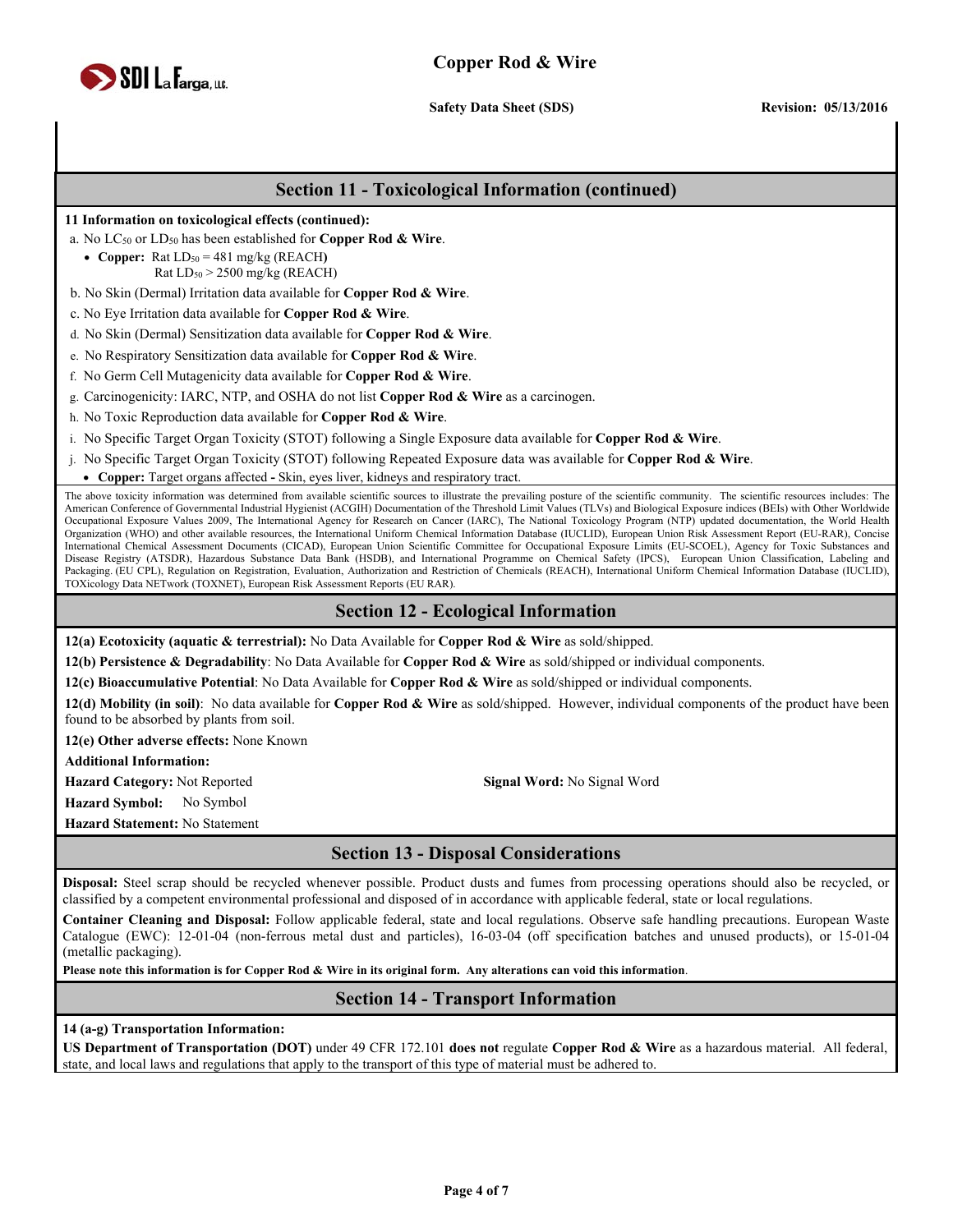

|                                                                                                                                                                                                                                                                      | <b>Safety Data Sheet (SDS)</b>                             |                   |                                             | <b>Revision: 05/13/2016</b>            |  |
|----------------------------------------------------------------------------------------------------------------------------------------------------------------------------------------------------------------------------------------------------------------------|------------------------------------------------------------|-------------------|---------------------------------------------|----------------------------------------|--|
| Shipping Name: Not Applicable (NA)                                                                                                                                                                                                                                   | <b>Packaging Authorizations</b>                            |                   | <b>Quantity Limitations</b>                 |                                        |  |
| <b>Shipping Symbols: NA</b>                                                                                                                                                                                                                                          |                                                            | a) Exceptions: NA |                                             | a) Passenger, Aircraft, or Railcar: NA |  |
| Hazard Class: NA                                                                                                                                                                                                                                                     | b) Group: NA                                               |                   | b) Cargo Aircraft Only: NA                  |                                        |  |
| <b>UN No.: NA</b>                                                                                                                                                                                                                                                    | c) Authorization: NA                                       |                   | <b>Vessel Stowage Requirements</b>          |                                        |  |
| Packing Group: NA                                                                                                                                                                                                                                                    |                                                            |                   | a) Vessel Stowage: NA                       |                                        |  |
| <b>DOT/IMO Label: NA</b>                                                                                                                                                                                                                                             |                                                            |                   | b) Other: NA                                |                                        |  |
| Special Provisions (172.102): NA                                                                                                                                                                                                                                     |                                                            |                   | <b>DOT Reportable Quantities: NA</b>        |                                        |  |
| International Maritime Dangerous Goods (IMDG) and the Regulations Concerning the International Carriage of Dangerous Goods by<br>Rail (RID) classification, packaging and shipping requirements follow the US DOT Hazardous Materials Regulation.                    |                                                            |                   |                                             |                                        |  |
|                                                                                                                                                                                                                                                                      | <b>Section 14 - Transport Information (continued)</b>      |                   |                                             |                                        |  |
| Regulations Concerning the International Carriage of Dangerous Goods by Road (ADR) does not regulate Copper Rod & Wire as a<br>hazardous material.                                                                                                                   |                                                            |                   |                                             |                                        |  |
| Shipping Name: Not Applicable (NA)                                                                                                                                                                                                                                   | Packaging                                                  |                   | <b>Portable Tanks &amp; Bulk Containers</b> |                                        |  |
| <b>Classification Code: NA</b>                                                                                                                                                                                                                                       | a) Packing Instructions: NA                                |                   | a) Instructions: NA                         |                                        |  |
| UN No.: NA                                                                                                                                                                                                                                                           | b) Special Packing Provisions: NA                          |                   | b) Special Provisions: NA                   |                                        |  |
| <b>Packing Group: NA</b>                                                                                                                                                                                                                                             | c) Mixed Packing Provisions: NA                            |                   |                                             |                                        |  |
| <b>ADR Label: NA</b>                                                                                                                                                                                                                                                 |                                                            |                   |                                             |                                        |  |
| <b>Special Provisions: NA</b>                                                                                                                                                                                                                                        |                                                            |                   |                                             |                                        |  |
| <b>Limited Quantities: NA</b>                                                                                                                                                                                                                                        |                                                            |                   |                                             |                                        |  |
| International Air Transport Association (IATA) does not regulate Copper Rod & Wire as a hazardous material.                                                                                                                                                          |                                                            |                   |                                             |                                        |  |
| Shipping Name: Not Applicable (NA)<br><b>Class/Division: NA</b>                                                                                                                                                                                                      | Passenger & Cargo Aircraft<br><b>Limited Quantity (EQ)</b> |                   | <b>Cargo Aircraft Only</b><br>Pkg Inst: NA  | <b>Special Provisions:</b><br>NA       |  |
| Hazard Label (s): NA                                                                                                                                                                                                                                                 | Pkg Inst: NA                                               | Pkg Inst: NA      |                                             |                                        |  |
| UN No.: NA                                                                                                                                                                                                                                                           |                                                            |                   | Max Net Qty/Pkg:                            | <b>ERG Code: NA</b>                    |  |
| Packing Group: NA                                                                                                                                                                                                                                                    | Max Net Qty/Pkg:                                           | Max Net Qty/Pkg:  | NA                                          |                                        |  |
| <b>Excepted Quantities (EQ): NA</b>                                                                                                                                                                                                                                  | NA                                                         | NA                |                                             |                                        |  |
| Pkg Inst - Packing Instructions                                                                                                                                                                                                                                      | Max Net Qty/Pkg - Maximum Net Quantity per Package         |                   | ERG - Emergency Response Drill Code         |                                        |  |
| Transport Dangerous Goods (TDG) Classification: Copper Rod & Wire does not have a TDG classification.                                                                                                                                                                |                                                            |                   |                                             |                                        |  |
|                                                                                                                                                                                                                                                                      | <b>Section 15 - Regulatory Information</b>                 |                   |                                             |                                        |  |
| Regulatory Information: The following listing of regulations relating to a Steel Dynamics product may not be complete and should not be solely<br>relied upon for all regulatory compliance responsibilities.                                                        |                                                            |                   |                                             |                                        |  |
| This product and/or its constituents are subject to the following regulations:                                                                                                                                                                                       |                                                            |                   |                                             |                                        |  |
| OSHA Regulations: Air Contaminant (29 CFR 1910.1000, Table Z-1, Z-2, Z-3): The product, Copper Rod & Wire as a whole is not listed.                                                                                                                                  |                                                            |                   |                                             |                                        |  |
| However, individual components of the product are listed: Refer to Section 8, Exposure Controls and Personal Protection.                                                                                                                                             |                                                            |                   |                                             |                                        |  |
| <b>EPA Regulations:</b> The product, Copper Rod & Wire is not listed as a whole. However, individual components of the product are listed:                                                                                                                           |                                                            |                   |                                             |                                        |  |
| <b>Regulations</b><br><b>Components</b>                                                                                                                                                                                                                              |                                                            |                   |                                             |                                        |  |
| CWA, SARA 313, SDWA<br>Copper                                                                                                                                                                                                                                        |                                                            |                   |                                             |                                        |  |
| SARA Potential Hazard Categories: Immediate Acute Health Hazard; Delayed Chronic Health Hazard                                                                                                                                                                       |                                                            |                   |                                             |                                        |  |
| Section 313 Supplier Notification: The product, Copper Rod & Wire contains the following toxic chemicals subject to the reporting                                                                                                                                    |                                                            |                   |                                             |                                        |  |
| requirements of section 313 of the Emergency Planning and Community Right-to-Know Act and 40 CFR part 372:                                                                                                                                                           |                                                            |                   |                                             |                                        |  |
| $CAS \#$<br><b>Chemical Name</b>                                                                                                                                                                                                                                     | <b>Percent by Weight</b>                                   |                   |                                             |                                        |  |
| 7440-50-8<br>Copper                                                                                                                                                                                                                                                  | 99.99 max                                                  |                   |                                             |                                        |  |
| <b>Regulations Key:</b>                                                                                                                                                                                                                                              |                                                            |                   |                                             |                                        |  |
| Clean Air Act (42 USC Sec. 7412; 40 CFR Part 61 [As of: 8/18/06])<br>CAA<br>Comprehensive Environmental Response, Compensation and Liability Act (42 USC Secs. 9601(14), 9603(a); 40 CFR Sec. 302.4, Table 302.4, Table 302.4 and App. A)                            |                                                            |                   |                                             |                                        |  |
|                                                                                                                                                                                                                                                                      |                                                            |                   |                                             |                                        |  |
| CERCLA<br><b>CWA</b><br>Clean Water Act (33 USC Secs. 1311; 1314(b), (c), (e), (g); 136(b), (c); 137(b), (c) [as of 8/2/06])                                                                                                                                         |                                                            |                   |                                             |                                        |  |
| RCRA<br>Resource Conservation Recovery Act (42 USC Sec. 6921; 40 CFR Part 261 App VIII)                                                                                                                                                                              |                                                            |                   |                                             |                                        |  |
| Superfund Amendments and Reauthorization Act of 1986 Title III Section 302 Extremely Hazardous Substances (42 USC Secs. 11023, 13106; 40 CFR sec. 372.65) and<br>SARA<br>Section 313 Toxic Chemicals (42 USC secs. 11023, 13106; 40 CFR Sec. 372.65 [as of 6/30/05]) |                                                            |                   |                                             |                                        |  |

SDWA Safe Drinking Water Act (42 U.S.C. s/s 300f et seq. [1974])

**State Regulations:** The product, **Copper Rod & Wire** as a whole is not listed in any state regulations. However, individual components of the product are listed in various state regulations: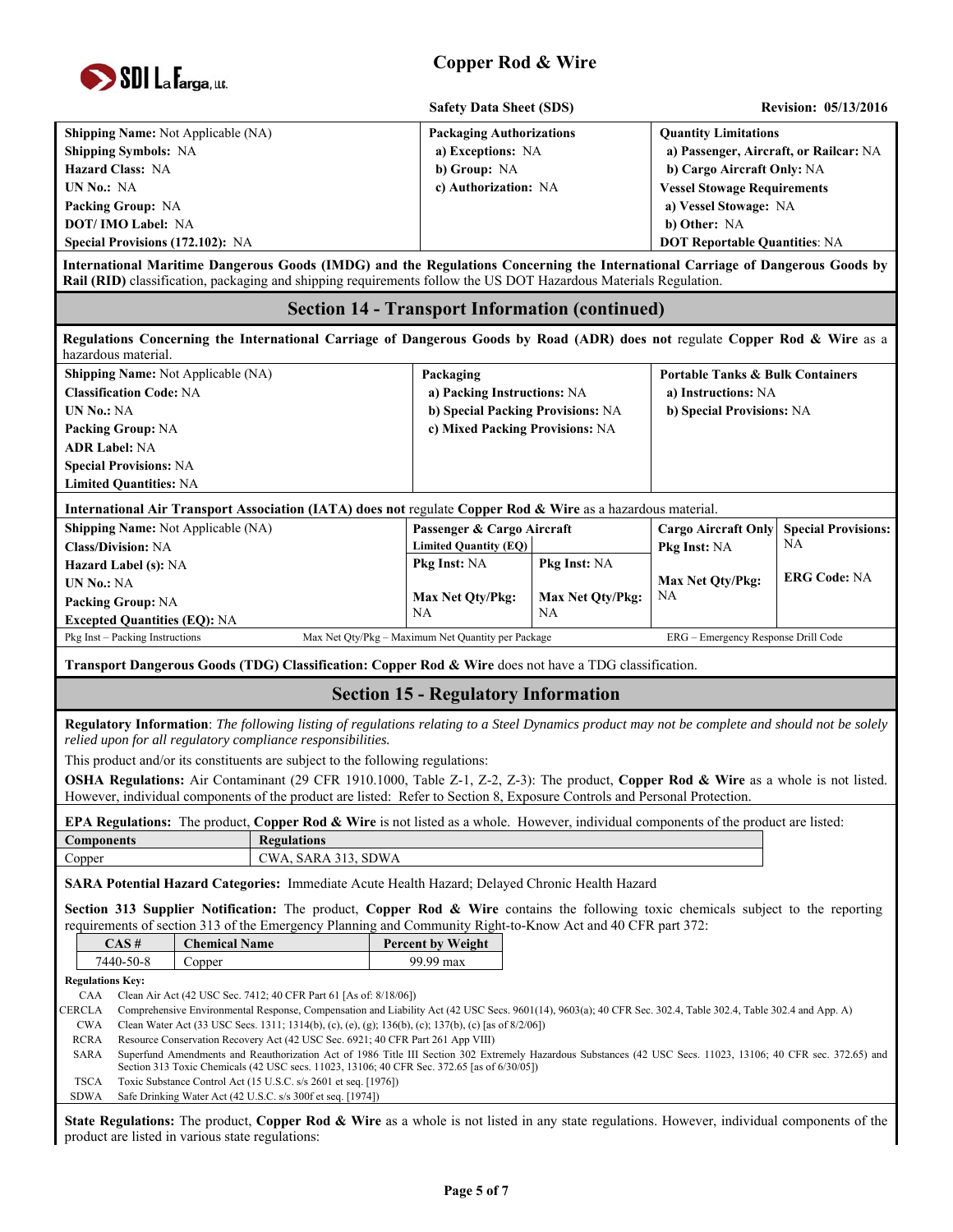

#### **Safety Data Sheet (SDS)** Revision: 05/13/2016

Pennsylvania Right to Know: Contains regulated material in the following categories:

- Hazardous Substances: Copper
- Environmental Hazards: Copper
- Special Hazardous Substance: None

California Prop. 65: Does not contain elements known to the State of California to cause cancer or reproductive toxicity

New Jersey: Contains regulated material in the following categories:

- Hazardous Substance: Copper
- Environmental Hazards: Copper
- Special Hazardous Substance: None

Minnesota: None

Massachusetts: Copper (compounds)

### **Section 15 - Regulatory Information (continued)**

#### **Other Regulations:**

|                                                                                                                                                                                 |                                                                                                                                                                                       |                                       | WHMIS Classification (Canadian): The product, Copper Rod & Wire is not listed as a whole. However individual components are listed.                                                         |  |  |  |  |
|---------------------------------------------------------------------------------------------------------------------------------------------------------------------------------|---------------------------------------------------------------------------------------------------------------------------------------------------------------------------------------|---------------------------------------|---------------------------------------------------------------------------------------------------------------------------------------------------------------------------------------------|--|--|--|--|
|                                                                                                                                                                                 | <b>WHMIS Classification</b><br>Ingredients                                                                                                                                            |                                       |                                                                                                                                                                                             |  |  |  |  |
| Copper                                                                                                                                                                          | Acute toxicity - oral - Category4; Combustible dusts                                                                                                                                  |                                       |                                                                                                                                                                                             |  |  |  |  |
| Regulations.                                                                                                                                                                    |                                                                                                                                                                                       |                                       | This product has been classified in accordance with the hazard criteria of the Controlled Products Regulations and the SDS contains all the information required by the Controlled Products |  |  |  |  |
|                                                                                                                                                                                 |                                                                                                                                                                                       | <b>Section 16 - Other Information</b> |                                                                                                                                                                                             |  |  |  |  |
|                                                                                                                                                                                 | <b>Prepared By:</b> Steel Dynamics Inc (SDI)                                                                                                                                          |                                       |                                                                                                                                                                                             |  |  |  |  |
|                                                                                                                                                                                 | <b>Original Issue Date:</b>                                                                                                                                                           |                                       | Expiration Date: $5/31/2019$                                                                                                                                                                |  |  |  |  |
|                                                                                                                                                                                 | 10/01/2015 (original)                                                                                                                                                                 |                                       | 5/31/2016 (update to comply w/ OSHA 2012 GHS & Canada WHMIS<br>2015 GHS)                                                                                                                    |  |  |  |  |
|                                                                                                                                                                                 | <b>Additional Information:</b>                                                                                                                                                        |                                       |                                                                                                                                                                                             |  |  |  |  |
|                                                                                                                                                                                 | Hazardous Material Identification System (HMIS) Classification                                                                                                                        |                                       | <b>National Fire Protection Association (NFPA)</b>                                                                                                                                          |  |  |  |  |
| <b>Health Hazard</b>                                                                                                                                                            | 1                                                                                                                                                                                     |                                       |                                                                                                                                                                                             |  |  |  |  |
| <b>Fire Hazard</b>                                                                                                                                                              | 0                                                                                                                                                                                     |                                       |                                                                                                                                                                                             |  |  |  |  |
|                                                                                                                                                                                 | 0<br><b>Physical Hazard</b>                                                                                                                                                           |                                       |                                                                                                                                                                                             |  |  |  |  |
| HEALTH= 1, Denotes possible chronic hazard if airborne dusts or fumes are generated<br>$HEALTH = 1$ , Exposure could cause irritation but only minor residual injury even if no |                                                                                                                                                                                       |                                       |                                                                                                                                                                                             |  |  |  |  |
|                                                                                                                                                                                 | Irritation or minor reversible injury possible.<br>treatment is given.                                                                                                                |                                       |                                                                                                                                                                                             |  |  |  |  |
|                                                                                                                                                                                 | FIRE= 0, Materials that will not burn.<br>FLAMMABILITY = $0$ , Materials that will not burn.                                                                                          |                                       |                                                                                                                                                                                             |  |  |  |  |
|                                                                                                                                                                                 | PHYSICAL HAZARD= 0, Materials that are normally stable, even under fire conditions, and<br>will not react with water, polymerize, decompose, condense, or self-react. Non-explosives. |                                       | INSTABILITY = $\mathbf{0}$ , Normally stable, even under fire exposure conditions, and are not<br>reactive with water.                                                                      |  |  |  |  |
|                                                                                                                                                                                 |                                                                                                                                                                                       |                                       |                                                                                                                                                                                             |  |  |  |  |
|                                                                                                                                                                                 | <b>ABBREVIATIONS/ACRONYMS:</b>                                                                                                                                                        |                                       |                                                                                                                                                                                             |  |  |  |  |
| <b>ACGIH</b><br><b>BEIs</b>                                                                                                                                                     | American Conference of Governmental Industrial Hygienists                                                                                                                             | <b>NIF</b><br><b>NIOSH</b>            | No Information Found<br>National Institute for Occupational Safety and Health                                                                                                               |  |  |  |  |
|                                                                                                                                                                                 | <b>Biological Exposure Indices</b><br>Chemical Abstracts Service                                                                                                                      |                                       |                                                                                                                                                                                             |  |  |  |  |
| <b>CAS</b>                                                                                                                                                                      |                                                                                                                                                                                       | <b>NTP</b>                            | National Toxicology Program                                                                                                                                                                 |  |  |  |  |
| <b>CERCLA</b>                                                                                                                                                                   | Comprehensive Environmental Response, Compensation, and<br>Liability Act                                                                                                              | <b>ORC</b>                            | Organization Resources Counselors                                                                                                                                                           |  |  |  |  |
| <b>CLP</b>                                                                                                                                                                      | Classification, Labelling and Packaging                                                                                                                                               | <b>OSHA</b>                           | Occupational Safety and Health Administration                                                                                                                                               |  |  |  |  |
| <b>CFR</b>                                                                                                                                                                      | Code of Federal Regulations                                                                                                                                                           | <b>PEL</b>                            | Permissible Exposure Limit                                                                                                                                                                  |  |  |  |  |
| <b>CNS</b>                                                                                                                                                                      | Central Nervous System                                                                                                                                                                | <b>PNOR</b>                           | Particulate Not Otherwise Regulated                                                                                                                                                         |  |  |  |  |
| GI, GIT                                                                                                                                                                         | Gastro-Intestinal, Gastro-Intestinal Tract                                                                                                                                            | <b>PNOC</b>                           | Particulate Not Otherwise Classified                                                                                                                                                        |  |  |  |  |
| <b>HMIS</b>                                                                                                                                                                     | Hazardous Materials Identification System                                                                                                                                             | <b>PPE</b>                            | Personal Protective Equipment                                                                                                                                                               |  |  |  |  |
| <b>IARC</b>                                                                                                                                                                     | International Agency for Research on Cancer                                                                                                                                           | ppm                                   | parts per million                                                                                                                                                                           |  |  |  |  |
| LC50                                                                                                                                                                            | Median Lethal Concentration                                                                                                                                                           | <b>RCRA</b>                           | Resource Conservation and Recovery Act                                                                                                                                                      |  |  |  |  |
| LD50                                                                                                                                                                            | Median Lethal Dose                                                                                                                                                                    | <b>REACH</b>                          | Regulation on Registration, Evaluation, Authorization and<br><b>Restriction of Chemicals</b>                                                                                                |  |  |  |  |
| LD <sub>Lo</sub>                                                                                                                                                                | Lowest Dose to have killed animals or humans                                                                                                                                          | <b>RTECS</b>                          | Registry of Toxic Effects of Chemical Substances                                                                                                                                            |  |  |  |  |
| <b>LEL</b>                                                                                                                                                                      | Lower Explosive Limit                                                                                                                                                                 | <b>SARA</b>                           | Superfund Amendment and Reauthorization Act                                                                                                                                                 |  |  |  |  |
| <b>LOEL</b>                                                                                                                                                                     | Lowest Observed Effect Level                                                                                                                                                          | <b>SCBA</b>                           | Self-contained Breathing Apparatus                                                                                                                                                          |  |  |  |  |
| <b>LOAEC</b>                                                                                                                                                                    | Lowest Observable Adverse Effect Concentration                                                                                                                                        | <b>SDS</b>                            | Safety Data Sheet                                                                                                                                                                           |  |  |  |  |
| $\mu$ g/m <sup>3</sup>                                                                                                                                                          | microgram per cubic meter of air                                                                                                                                                      | <b>STEL</b>                           | Short-term Exposure Limit                                                                                                                                                                   |  |  |  |  |
| mg/m <sup>3</sup>                                                                                                                                                               | milligram per cubic meter of air                                                                                                                                                      | <b>TLV</b>                            | Threshold Limit Value                                                                                                                                                                       |  |  |  |  |
| mppcf                                                                                                                                                                           | million particles per cubic foot                                                                                                                                                      | <b>TWA</b>                            | Time-weighted Average                                                                                                                                                                       |  |  |  |  |